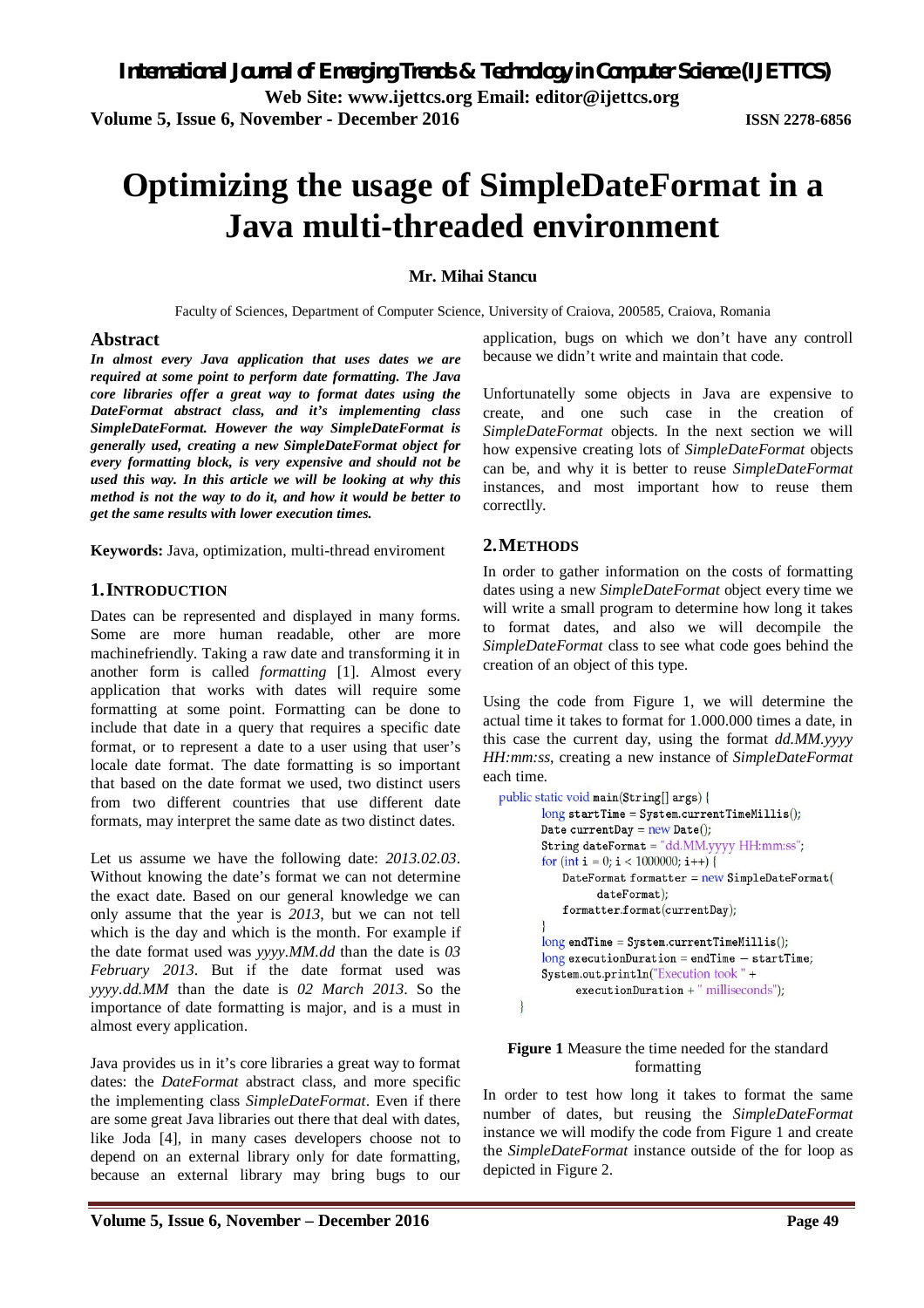# **Volume 5, Issue 6, November - December 2016 ISSN 2278-6856**

```
DateFormat formatter = new SimpleDateFormat(
      dateFormat);
for (int i = 0; i < 1000000; i++) {
    formatter.format(currentDay);
\mathbf{R}\cdots
```
**Figure 2** Using one formatting instance

For the decompilation of the *SimpleDateFormat* we wil be using *JD-GUI* which can be downloaded from [3].

# **4 RESULTS**

Running the unoptimized code, which creates a new instance of *SimpleDateFormat* every time, for 100.000, 1.000.000 and 10.000.000 dates we get the following results:

- For 100.000 formattings we have an execution time of 700 milliseconds.
- For 1.000.000 formattings we have an execution time of 5594 milliseconds.
- For 10.000.000 formattings we have an execution time of 52688 milliseconds.

Based on the above values we get the chart shown in Figure 3.



**Figure 3** Execution time for unoptimized code

In order to make a comparison between the optimized and unoptimized code, we executed the optimized code getting the following results:

- For 100,000 formattings we have an execution time of 125 milliseconds.
- For 1.000.000 formattings we have an execution time of 657 milliseconds.
- For 10.000.000 formattings we have an execution time of 5984 milliseconds.



Based on the above values we get the chart from Figure 4.

**Figure 4** Execution time for optimized code

To get a better understanding of the times involved we will overlap the two charts, and by doing this we obtain the chart from Figure 5.



**Figure 5** Overlaping the results

In all of the three charts on the X axys we have the number of dates formatted, and on the Y axis we have the execution times. Note that the results were obtained running the code on a virtual machine with 1 processor with a single core at 2.20GHz and a total memory of 2GB RAM.

# **5 DISCUSSION**

Based on the results it is clear that a new instance of the *SimpleDateFormat* is expensive to create. Decompiling the code for the *SimpleDateFormat* we can see that this is due to the fact that the constructor performs a lot of operatios, of which many are time consumming, like the loading of the resource bundles for the locales.

The conclusion is that we must reuse as much as possible the instances of *SimpleDateFormat*. At a first look this can be done by making the *SimpleDateFormat* instance *static*, which means we only need to create one instance. This approach is good except it has one great drawback: it only works well in single threaded enviroments, because